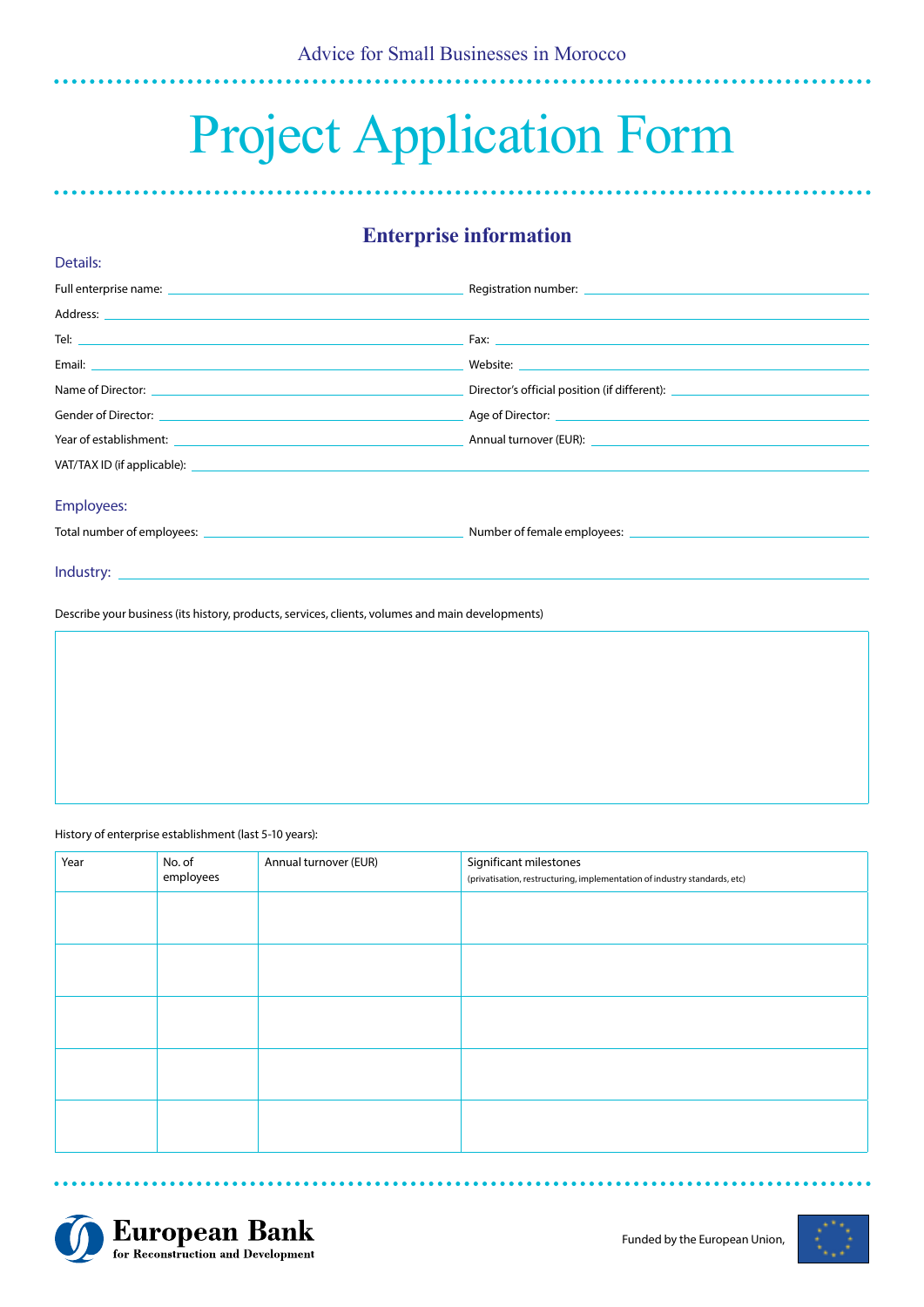# Advice for Small Businesses in Morocco

#### Structure of ownership (distribution of shares or units in %):

| Local %   |  |
|-----------|--|
| Foreign % |  |
| Private % |  |
| Female %  |  |

## Product or services and their share of income:

|        | Ψc        |
|--------|-----------|
|        | 0/2       |
|        | 0/        |
|        | 0/<br>7 U |
| Export |           |

## Investments (please provide information on credits used by company):

| Year | Name of credit institution | Amount (EUR) | Interest rate p.a. | Status<br>(active, repaid,<br>required) |
|------|----------------------------|--------------|--------------------|-----------------------------------------|
|      |                            |              |                    |                                         |
|      |                            |              |                    |                                         |
|      |                            |              |                    |                                         |
|      |                            |              |                    |                                         |

# **Project description**

## What are the issues you would like the project to address?

What kind of advice do you require?

What do you expect the project to achieve?



. . . . . . . . . . .